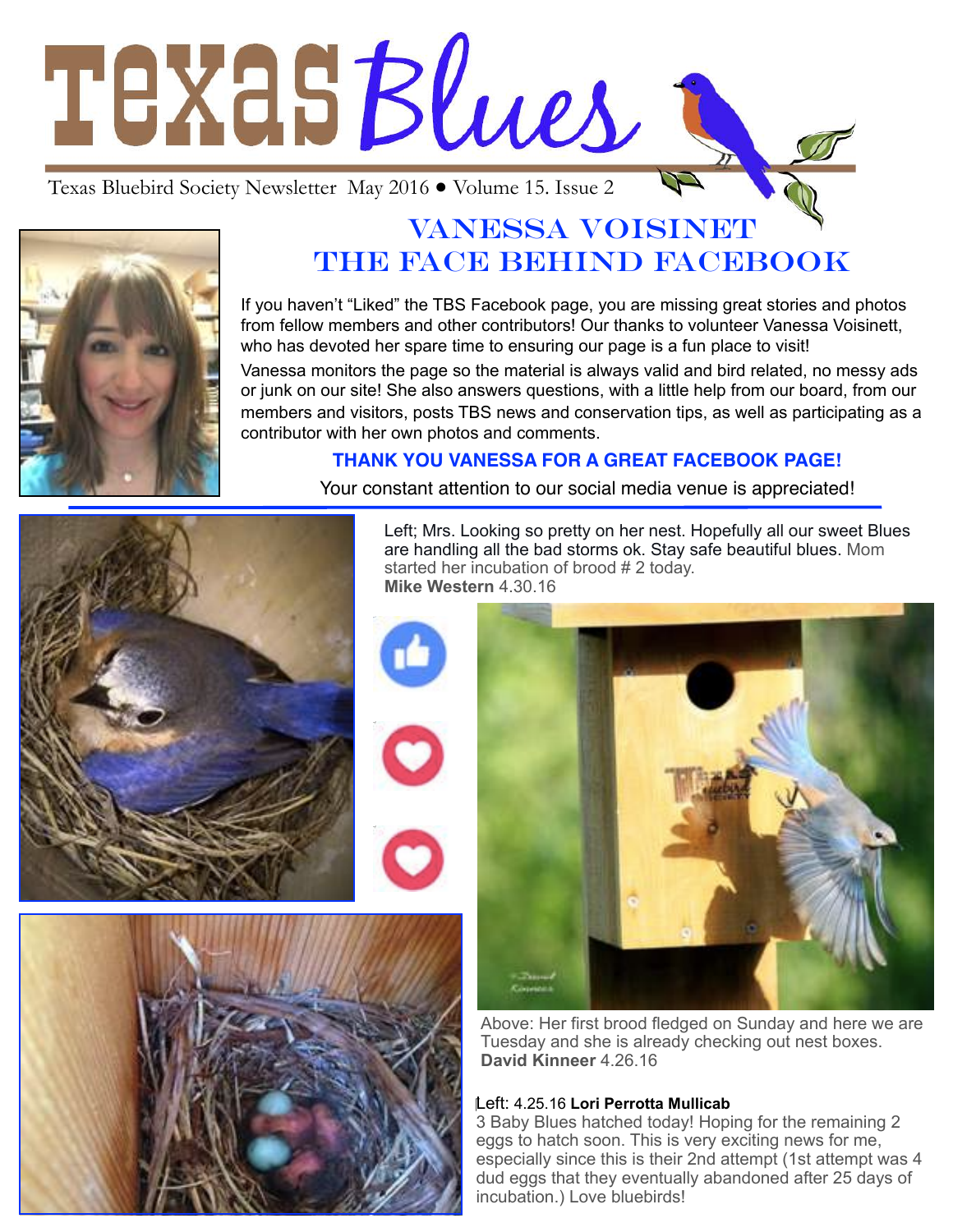# **Bluebirds Right On Track In 2015**

#### By **Robin Bailey**

NestWatch Project Leader

Nestwatchers often ask, "Was it a good year for bluebirds?" Answering questions like this would not be possible without the power of citizen science. Thanks to thousands of NestWatchers throughout the years, we were able to use more than 85,000 nest records to compare trends for all three species of bluebird across their ranges.

We are happy to report that in 2015, each species' reported nesting success (the percentage of nests that edged at least one o spring) was slightly above its long-term av- erage. In the graphs that follow, the dashed line represents the 19-year- average of nesting success (1997– 2015). Good or bad years will be above or below the dashed line, while normal years will be near it. Fortunately for the bluebirds, 2015 was a good year for all.

#### **Western Bluebirds, hot and cold**

**2015:** 78.8%of nest attempts were successful **Long-term average:** 77.3% (95%confidence interval: 73.8=80.0%)

**Conclusion:** An average year, but still very good

Western Bluebirds have experienced the second highest rate of nesting success of the three bluebird species with an average of 77.3% of nests edging at least one offspring. Western Bluebirds, however, have been the most variable in terms of their nesting success, with higher peaks and lower valleys. Nesting success was 78.8% in 2015, which is just a hair above aver-age for the species. An amazing 21,099 nests with known outcomes were used for this analysis.



#### **Eastern Bluebirds, champions of consistency**

**2015:** *78.4% of nest attempts were successful* **Long-term average:** *74.2% (95% condence interval: 72.9– 75.4 75.4%)* 

**Conclusion:** *An above-average year* 

Although a smaller percentage of Eastern Bluebird nests edge off- spring than other species of bluebirds, nesting success rates have been the least variable from year to year for this bluebird species. In 2015, nest- ing success was 78.4%, about 4% higher than the long-term average and well above the 95% condence interval. A whopping 56,228 nests with known outcomes were used for this analysis.



## **2015 TX NestWatch Report**

| <b>Species</b>                | <b>Total # nesting</b><br>attempts | Total #<br>fledglings | Average #<br>fledglings |
|-------------------------------|------------------------------------|-----------------------|-------------------------|
| Scissor-tailed Flycatcher     | 2                                  | 9                     | 4.5                     |
| Purple Martin                 | 10                                 | 5                     | 1.7                     |
| Barn Swallow                  | 27                                 | 35                    | 3.5                     |
| Cliff Swallow                 | 1                                  |                       |                         |
| Carolina Chickadee            | 80                                 | 194                   | 4.1                     |
| <b>Tufted Titmouse</b>        | 26                                 | 85                    | 4.0                     |
| <b>Black-crested Titmouse</b> | 79                                 | 172                   | 3.6                     |
| Brown-headed Nuthatch         | 1                                  | 4                     | 4.0                     |
| <b>House Wren</b>             | ۵                                  | 6                     | 3.0                     |
| Carolina Wren                 | 60                                 | 146                   | 3.6                     |
| Bewick's Wren                 | 108                                | 283                   | 4.6                     |
| <b>Eastern Bluebird</b>       | 705                                | 1451                  | 3.0                     |
| <b>Western Bluebird</b>       | 8                                  | 4                     | 2.0                     |
| American Robin                | $\overline{2}$                     | $\overline{3}$        | 1.5                     |
| Northern Mockingbird          | 13                                 | 9                     | 1.8                     |
| <b>European Starling</b>      | 4                                  | 5                     | 5.0                     |
| Cedar Waxwing                 | 1                                  | 4                     | 4.0                     |
| Prothonotary Warbler          | 2                                  | 4                     | 4.0                     |
| Cassin's Sparrow              | 1                                  |                       |                         |
| <b>Field Sparrow</b>          | 6                                  | 5                     | 5.0                     |
| Lark Sparrow                  | 1                                  |                       |                         |
| Northern Cardinal             | $\overline{7}$                     | 6.                    | 2.0                     |
| House Finch                   | 10                                 | 17                    | 2.1                     |
| Purple Finch                  | 3                                  |                       |                         |
| Lesser Goldfinch              | $\overline{2}$                     | $\Omega$              | 0.0                     |
| House Sparrow                 | 40                                 | 39                    | 2.6                     |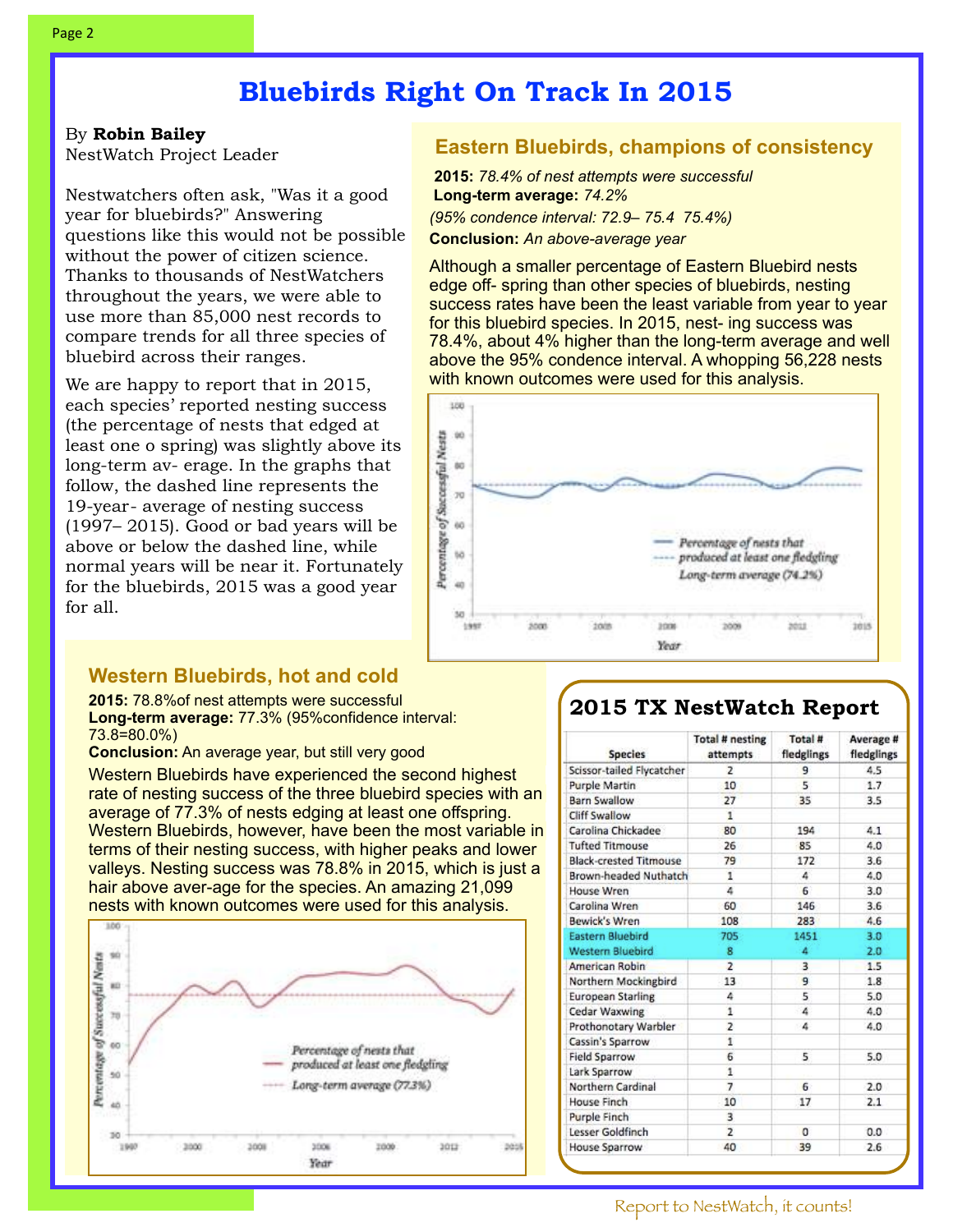

# Musings from the Master -

**Keith Kridler,** everyone's resident expert, our favorite speaker, and cofounder of TBS, participates in several List-Serve groups focusing on bluebirds and their behavior. Keith has given us permission to publish his contributions to these groups. This is an edited excerpt from the Bluebird Monitors Yahoo Group.

# Keith Shares His Thoughts On Moving Active Nestboxes

 Question: *"We've had bluebirds around our little hacienda since the end of January. Initially, the small group of five BB's seemed to be a family carried over from the last brood of the 2015 season...??*

*Their number has been gradually shrinking, until over the last two weeks, there has been two left, a male and a female. Over the past week, she built a complete nest using materials that we provided. ( dry grasses and dry white pine needles). The site would be vigorously defended against would-be intruders, by the ever-present male.*

*We noticed that the pair were absent yesterday afternoon and evening. Their continuing absence this morning was a real cause for concern. (We've been without Bluebirds for the past two seasons)*

*Early this afternoon, a pair of Bluebirds flew in and zeroed-in on another nestbox on our property. The female appeared to be a newcomer, noticeably different than the previous female. The newcomer female immediately began placing nesting materials in the newly selected box. The male, was no longer defending the existing completed nest...??? Are they newcomers...?? What suddenly happened to the first pair...? What will happen to the existing newly completed nest...? Should I remove it..?* 

*The two nestboxes are not 60 feet apart. The box containing the completed nest is the larger, more secure, of the two and has been successfully used by BB's in the past. The second box is smaller and usually occupied by Tree Swallows.*

*Should we remove the recently completed nest, and hope that the new pair will take the more desirable box...?? Let nature take it's course...? I'd be interested in any comments or advice."* 

*Response:* Family groups of Eastern Bluebirds tend to break up in late winter early spring as longer days, higher protein diets trigger breeding hormones to build up. The dominant male bluebird will drive off the other males as egg laying time grows near. Females, daughters from the year before will be tolerated in the group longer than the son's will be allowed to stay.

Once the dominant female begins to build nests then even the other females will spread out and begin to follow one or more males around.

I would not remove the active nest of an Eastern Bluebird for the fear that they would believe that a "Predator" removed the nest. Very often in bluebirds moving and or removing a nest will trigger the female to abandon that territory and they will leave as a pair and go off and find other nesting boxes. Many bluebirds are raised in backyard boxes and are more used to humans being around. They see us monitors as blind two legged "cows". We humans are so blind and so slow we never even see their young or eggs, even when we open up their nesting boxes on a daily basis. IF you have a human that goes out and messes up their nests and or removes their nests and or throws rocks at them as they perch in their yards that is different. That pair will move off and find another set of "blind, slow moving humans to live with.

To keep from having bluebirds using "sub-standard" nesting boxes and or boxes that are possibly more accessible to predators, it would be better to remove and or make these safer before nesting season starts. I often experiment with various boxes, that are "gifted to me" but then I use these as scientific research. Yes you can confirm that a LOT of styles of popular nesting boxes are "sub-standard" and or they are not worth the extra effort to make these. I live in Mt. Pleasant, Texas where I currently have three pairs of bluebirds with eggs and or young all within 250 feet of my house.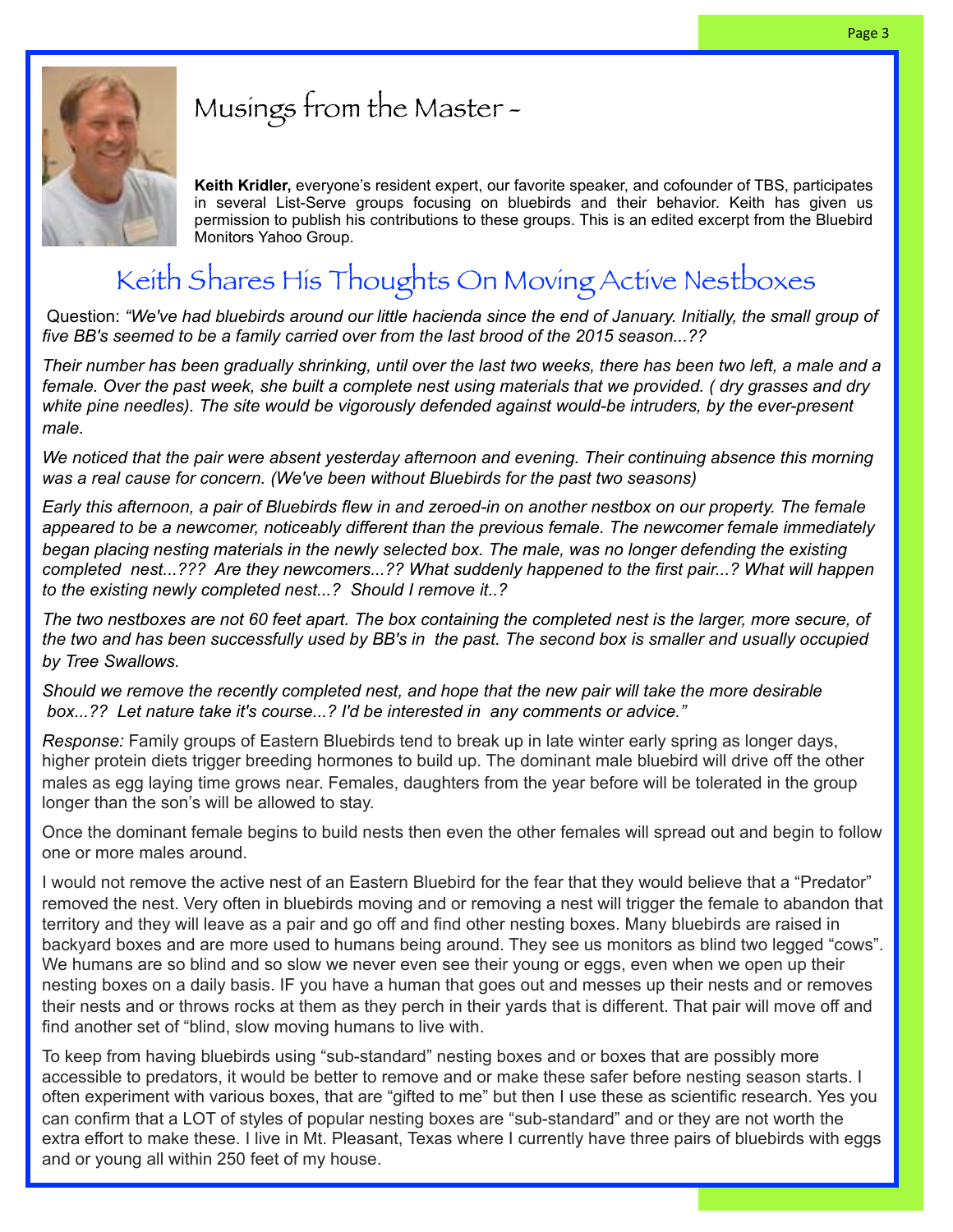# **Native Elderberry Plant Attracts A Variety Of Birds (And People Like It Too!)**

#### By **Linda Crum**

Master Naturalist and Master Gardener



Elderberries are popular for their use in jams, jellies and pies. They are occasionally used in winemaking. Only blue or purple berries are edible. The red berries of other species are toxic. **Elderberries** contain more potassium

and phosphorus than any other fruit. And also contains more vitamin C per unit weight than oranges or tomatoes. The fragrant flower cluster can be dipped in batter and fried or the petals added to pancake batter, eaten raw or made into a tasty tea.

Gardeners often consider the plant too common for their garden. But Elderberry has great wildlife value. Over 50 species of birds, including bluebirds, feast on the berries. Mammals will also eat the berries and deer will browse on the twigs and leaves.

Elderberries grow best in moist, fertile, well-drained soil with an acid pH between 5.5 and 6.5. They do not tolerate poor drainage – it's a myth that elderberry prefers swampy areas. I have seen them growing in ditches but suspect that they are growing on the edge of the ditch. Space the plants six to 10 feet apart. The plants are shallow-rooted and should be mulched well to maintain soil moisture. Cultivate carefully around the roots when controlling weeds. Part shade is the preferred habitat and the plant will require more moisture when grown in sunny areas.

A loose, graceful, deciduous shrub, elderberry will grow 6-12 feet in height and put up many new, long canes from the base of the plant each year. The

shrub should be pruned heavily in winter by removing old and broken canes to maintain a thick form. The leaves are pinnately compound with paired leaflets opposite on the stem. Clusters of fragrant, white flowers appear in May and June. Berries are ripe when purple to black in July or August. Unripe berries are considered toxic.



Propagation is easiest from seed. However, the seed have a hard coating and need to be scarified before planting. Hardwood cuttings from previous season's growth can be used but have a lower survival success.

Elderberry is generally free of pests which makes it a great choice for the landscape. And who can argue with wine as a possibility from the fruit?



A great addition for both you and the birds in your backyard garden.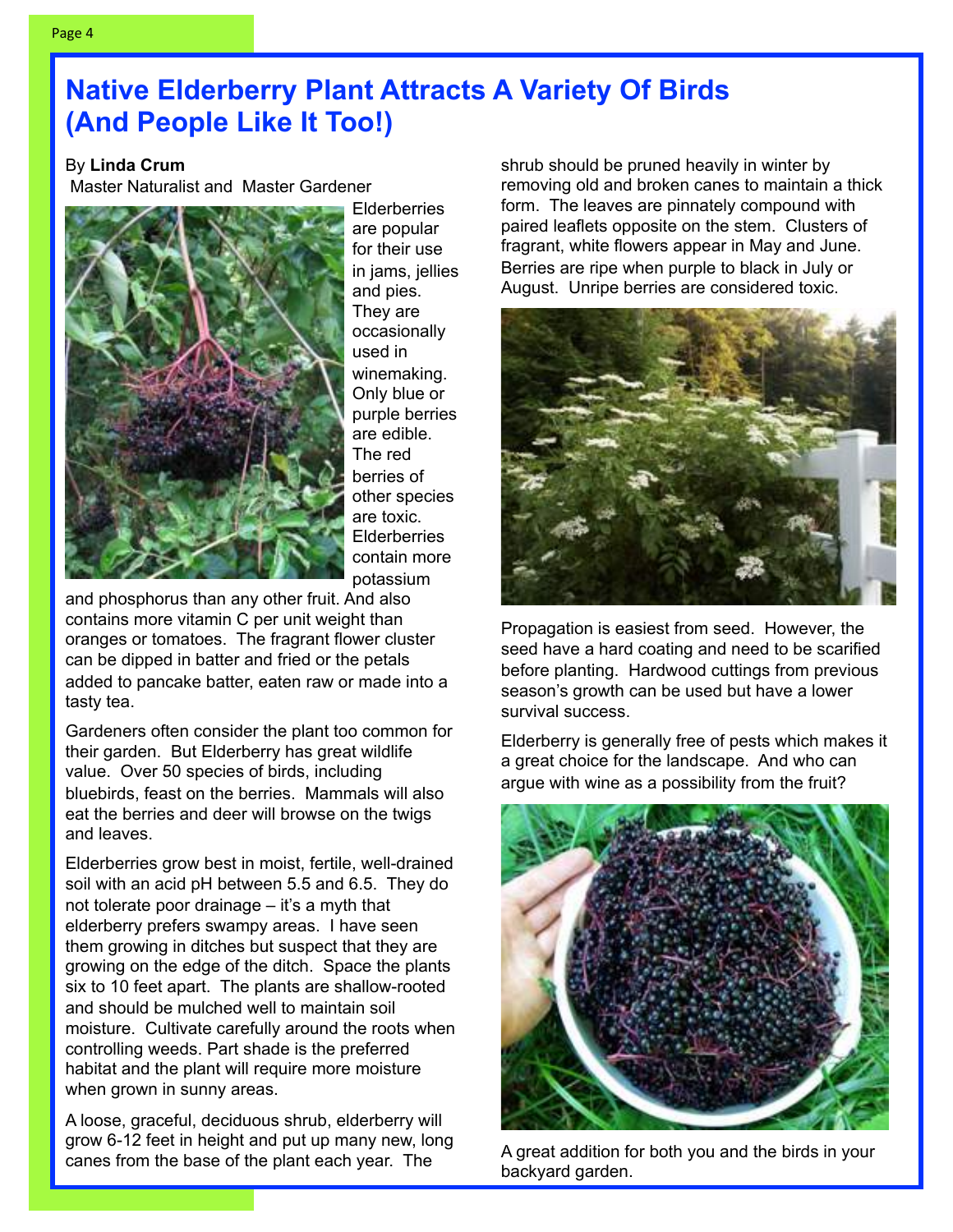*The Blue Feather award is given to a member in recognition of the countless hours of extraordinary service for tasks assigned or self initiated with superb and gracious team support.*

# Annual Blue Feather Award Shared With Husband And Wife Team

**Keith and Selena Schindler**

In the half-year between 2015 Symposium and 2016 Kickoff, Keith and Selena Schindler shouldered heavy weights for Texas Bluebird Society, filling critical gaps. The Board did not want to wait until 2017 Season Kickoff to recognize their magnificent service to Texas Bluebird Society.

Most notably, when Beverly Davis had to take a leave of absence with a critically ill pet, it was the day before the Season Kickoff flier went to print. With a phone call, the Schindlers agreed to have their name added to the 2016 Season Kickoff flier as "Auction Inventory Coordinators"! The mailing schedule proceeded as planned because of their commitment to a major role.

They received and logged each shipped donation and made a



trip to Conroe to pick up the donations Beverly already had on hand.

Keith even added photos of auction items to webpage [2016event.txblues.org.](http://2016event.txblues.org/) Already, Keith had created the event webpage and taken the position of Assistant Webmaster, a job for which we previously paid an hourly stipend. We went months without an Assistant Webmaster, so Keith had a lot of "catch up" to do while training under our webmaster, Clyde Camp.

The Schindlers have faithfully donated auction items through the years and served as silent auction volunteers.

Keith also takes photographs of our events. In fact, someone had to grab Keith's camera so that he could join Selena in accepting the award and we'd have a photograph. To present the award, we had to pull Selena away from auction close-out in the next room. Back to work she went as soon as she left the stage.

You are appreciated!

*Congratulations Keith and Selena*

# TBS Honors David Kinneer With Honorary Lifetime Membership



Congratulations to **David Kinneer,** Honorary Lifetime Member in TBS. David is "our photographer friend in 'Virginia" to whom we are tremendously indebted. Recently, Texas Bluebird Society selected Dave as a recipient of our (very rare) Honorary Lifetime Membership.

David's photos are often featured in TX Blues. In fact the March issue contained a page devoted to David's beautiful photographs. In case you are new and have not seen the prior issue, here is an example of why we all enjoy David's talent with a camera.Thanks for sharing such a unique moment!

David is a frequent contributor on Facebook. Enjoy his, and many other members, who share photos, stories, questions, comments and special moments of their bluebird adventures.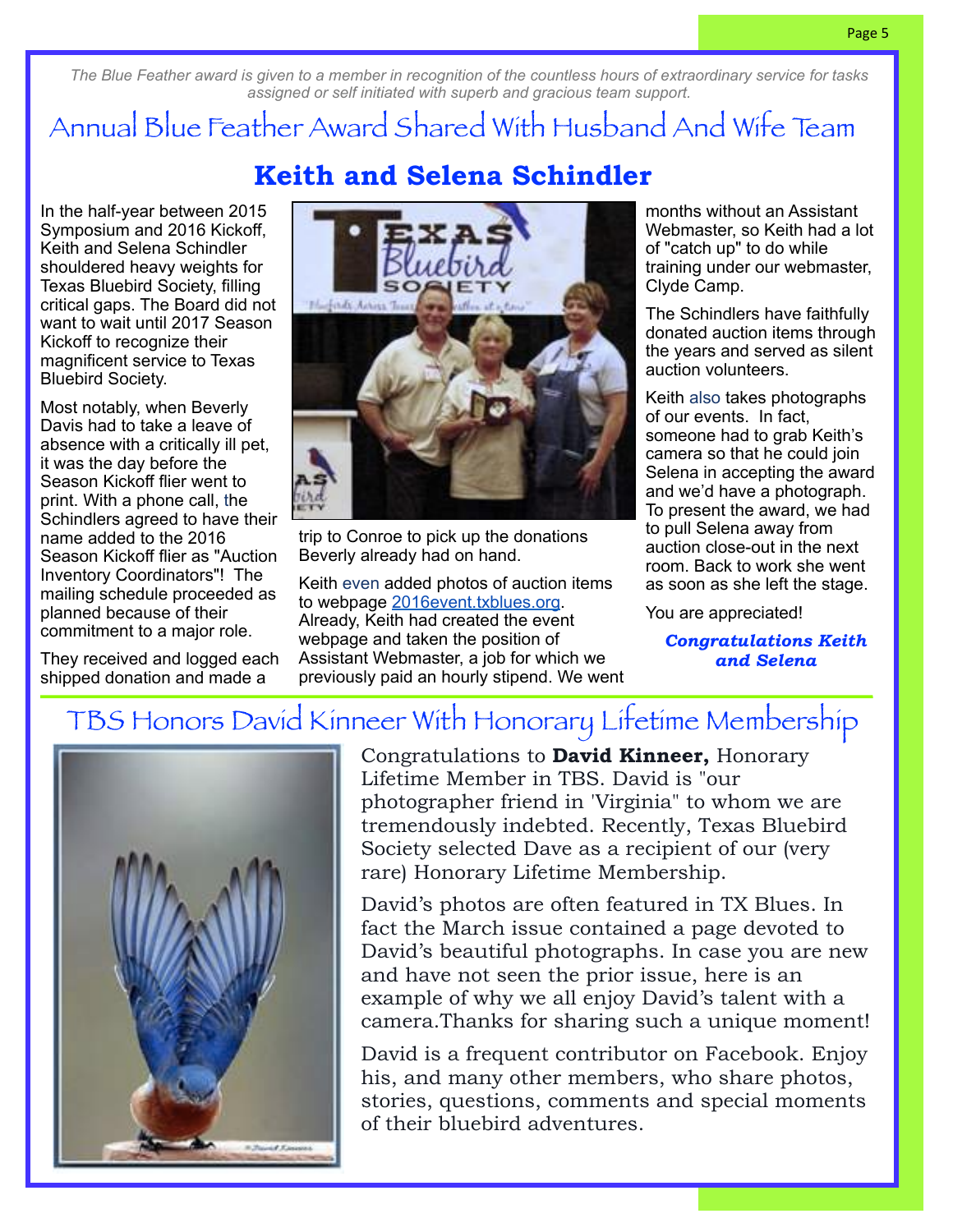# **2016 Annual Season Kickoff Workshop Held In Bastrop**

TBS now holds just one annual event, the Season Kickoff Workshop, held in early spring to help members get prepared for the new bluebird breeding season. Great speakers, informative exhibits and publications, lots of membership networking, our awesome Silent Auction FUNdraiser, and another special Friday night social. Just a few facts: Attendance was 100+, the Silent Auction raised \$3,441 to be used for materials and supplies to build the hundreds of nestboxes needed each year to carry out the TBS mission. The photos below share the events of the day. *Plan ahead! Next year's Season Kickoff event will be held March 24, 2017 at Waco Convention Center.* 



After Dinner Speaker, John Karger and his assistant, presented *Last Chance Forever (with raptors*). A wonderful treat for the Friday night social.

#### **2016 Season Kickoff Presentations:**

| Jane Tillman: | <b>Bluebird Basics</b>                                     |
|---------------|------------------------------------------------------------|
| Alec Wyatt:   | Project NestWatch and Nestbox Monitoring                   |
| Jane Tillman: | <b>Bluebird Gardening</b>                                  |
| David Pitts:  | What Bluebirds Do At Night                                 |
| Linda Crum:   | House Sparrows: No Easy Solution                           |
| David Pitts:  | Chickadee Nesting Ecology: Nest Early, Nest Once           |
| David Pitts:  | The Hummingbirds That Nest In Our Yards                    |
| Alec Wyatt:   | Bluebirds And Wildfires: Black Forest, Bastrop, And Beyond |
|               |                                                            |





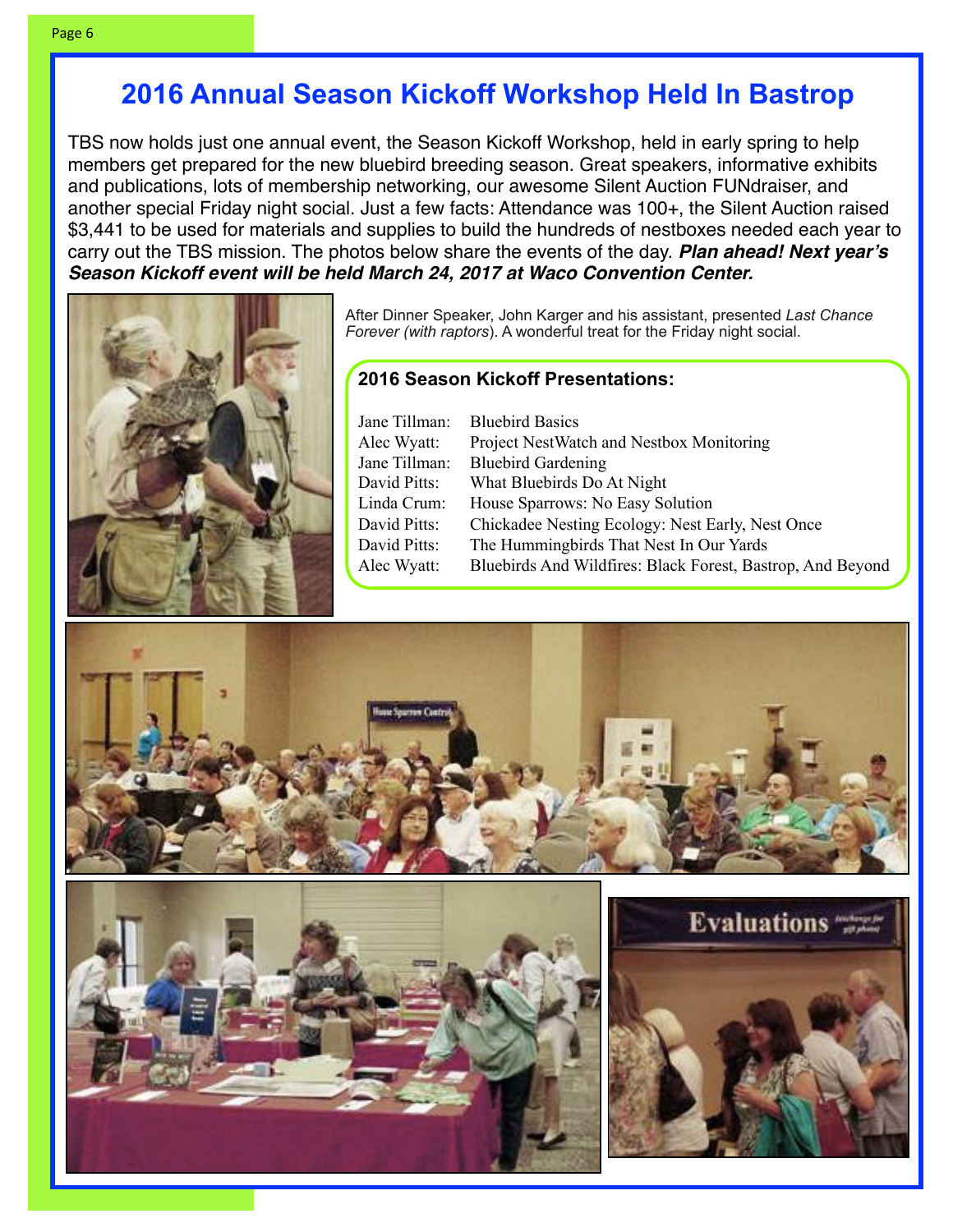# **Volunteers are APPRECIATED!**

Sue Arcy Phyl Baloga Mike Barrett Beth Becker Karla Blakey Linda Crum Kay Dansby Bev Davis Walter Davis Jim Estes Miriam Hall Marianna Hobbs Kathy Kirk Benni Konvicka Jimmie Konvicka Ronnie Lanier Harold Latham Kathy Latham Don Lawrence

Kenlyn Lawrence Ellie Mosley Kenny Munoz Lisa Munoz Pat Nail Roland Nail Kevin Nelson Paul Nelson Judy Ray Ken Ray Rex Reves Kelly Russell Nelson Keith Schindler Selena Schindler Norm Shoemaker Pauline Tom Ron Tom Judy Turner Vanessa Voisinet

Many hands make the work go faster! Volunteers (L-R) **Jim Estes, Karla Blakely, Kenny Munoz, Judy Turner, and Mike Barrett**

Page 7



# **Thanks For Your Financial \$upport!**

Bob & Pat 0. Allen John Askins Bastrop Co. Audubon Society Susan Baumann Janis Bedford A. Best Ruth Carlson Regina Cox Scott Darnell Beverly Davis Heather Deatherage Ann Dietert Joe Dimarco Chuck Emerson Randy Garst

Joe Gibson Judy Goodman Dawn Hanson Colleen Heinsohn Karen Henderson Joannie Hensley Beth Hogan David & Ora Keetley Florence H. King John & Tamarr Knapp Jimmy & Benni Konvicka Diane Kramer Ethel Kutac Don Lawrence Patti & Bill Marshall

> • Kathy Kitowski • Diane Kramer<br>• Bridget Langda • Bridget Langdale

Marsha McLaughlin Pat & Glenn Merkord James & Sharon Miggans Lisa L Munoz Woody & Patricia Raine

Gomer & SharonStover David & Edwina Thomas Jane & Mark Lyon Tillman Phyllis & Ben Tobias Glenn & Gwenda Vinkler Peter Walsh Amy & Jon Watkins Diane Webb **LeighWeld** Dr. Thomas M. Wheeler Judy Worthy

• Bob & Pat Allen

- Carolyn Anderson • Mary Anderson
- 
- Sarah Anderson
- Richard & Sally Arnett
- Mana Bailey
- Ken & Dottie Bateman
- Susan Baumann
- Janis Bedford
- Shirley Bennett
- John & Karolyn Berhow
- Melissa Berry • Sara Nell Bible
- James P Blasé
- Bruce Blevins
- Kent Bohls
- 
- Michael Bowling
- Mary Ellen Branan
- Christina Broussard
- Debora Brown
- Sunny Broyles
- Will Brule
- Chris Brumley
- Shirley Bynum
- Ray Camp
- Yolanda Canales
- 
- Glenda Chadwick
- Amy Longspaugh

• Karen Collier

- 
- Regina Cox
- Julie Kay Cox • Jeffrey Cuellar
- Pat Curry
- Jim Daniel
- Joy Danna
- Heather Deatherage
- Ann Dietert
- Joe Dimarco
- Jarah Dubcak
- Robert & Gina Eakins
- Barbara Edwards
- 
- Joyce Elliott
- 
- Virginia Escue
- Larry Eskridge
- Tim Floyd
- Cathy Fontenot
- Jo Ann Ford
- Sue Franks
- Lynne Rue Fryhoff
- Sandy Gabbert
- 
- Lonnie & Letitia Castleman Kenneth "Joe" Gibson
	- Judy Goodman
	- Lisa Gowan

Billie Murrell Peake, Katherine Nancy Podio Jimmie Lee Putnam Dave Redden Della Richhart Mona Rigdon Mary Lou Rizzo Linda Ross Lynell Soltys

**Welcome New Members!** New members who give us print permission on Membership Form • Joel Clinkscales • Michael & Susan Cole • Sari Grant • Gary & Gloria Colvin • Dean & Bebe Ellsworth • • Linda Grant • Rhonda & David Grounds • Lucinda Hamilton • Mark Harris • Haywood Harris • Colleen Heinsohn • Kate & Abby Heinzelman • Cameron & Stacy Cindy Henderson James Henry Joannie Hensley Kay Hepler Beth Hogan Stacey Huber • Ed Hueske • Michael Humphrey<br>• Joyce Jack Joyce Jack • Priscilla Jarvis • Ernest Jasek Patti Jennings • Patricia Jolly Kevin & Vicki Judice • Susan & Doug Keel Starrett D Keele • Shahthureen Khan • Mary Kievit<br>• Kathy Kitow • Sara Law • Wendy Jo Ledbetter Cathy Lewis • Sandra Lewis • Helon Loep • Davina Long • Alexa Lopez Lowery • Beth Martin • Maria Martinez • Belinda Masterson Van Matthew • Marian Maynard • Matt McClain • JoAnne McElroy • Robert McEwin • Michael D McGee • Barbara McLaughlin • Shelly Scheibe • Mark Mendoza • Narlene Middleton • Claire Mitchell • Bernadette Monday • Kate Moran • Vanessa Morris • Arlene Moseley • Debbie Oliver • Melanie Pavlas • Nancy Person • Bonnie Peterson • Phil J Pollan • Al Prescott • Lori Prewitt • Susan Prewitt • Megan Pulido • Jimmie Lee Putnam • Cindy Raimond • Elisabeth Redwine • Kerrie Richert • Andrew Robinson • William Robinson • Terry Rooney • Deborah Rose • Robert & Shelia Sammons • Steve & Debra Wallace • Joyce Schnell • Scott Schwandt • Jim Schwarz • Devan Sewell • Gayle Shannon • Lois Sharpe • Robert Shaw • Sarah Smith • Karla Smith • Richard Sopp • Nancy Starey • Sondra Stewart • Cindy Sullivan • Jane Sussdort • Karen G Taylor • Lisa Tuck • Cameron Turner • Janice Upright • Barbara Vander Weele • Beth VanDeventer • Margaret Wagner • Dena Wagner • Becki Watkins • Ann C Watson • Diane Webb • Leigh Weld • Ted & Judy Westmoreland • Lori Whitworth

• Kristy Newman

- Omar Motolinia • James R Nelson • Kimberly K Shaw
	- Fronie Shelton
	- Delaina Sims
- Gomer & Sharon Stover
- Billie Allwhite Szydlo
- 
- 
- 
- 
- 
- 
- 
- 
- 
- Elizabeth Witzig
- Bryan Woolaro • Alec Wyatt